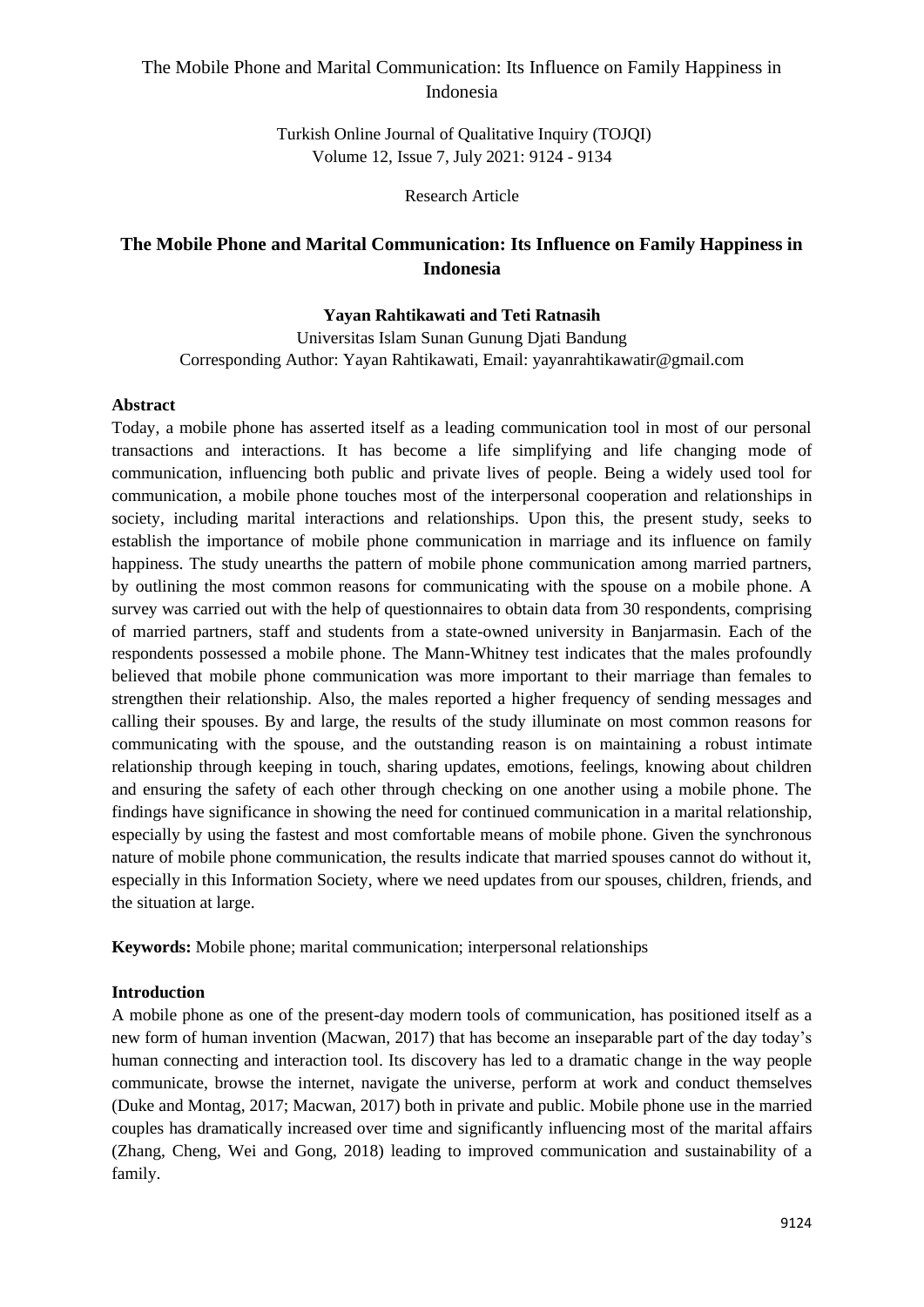#### Yayan Rahtikawati and Teti Ratnasih

Though there are studies revealing that the use of mobile phones among married couples has become one source of depression in families, Dietmar (2003) points out that among the many advantages of mobile phone communication, is improving communication regarding the specific needs of couples, hence leading to happiness and satisfaction in a marriage. Communication being practical all the time, through mobile phone, people in a marital relationship can easily exchange information, express feelings and schedule programs, including family outings and entertainment together, hence becoming a more sufficient and easy relationship strengthening tool man has ever invented (Wood and Smith, 2001).

This tool (mobile phone) has become a necessity in human interactions, relationships and connections, turning out to be part of society's daily mode of communication throughout the world (Zulkefly and Baharudin, 2009) including to the married couples. Just like to people from the other parts of the world, Indonesians have increasingly adopted the use of mobile phones, with a prediction of over 193.4 million people as users [\(SRD,](https://www.statista.com/aboutus/our-research-commitment) 2015) and a total number estimated to be 81.87 million smartphones users across the archipelago, the country is said to be the fourth biggest phone user in the world [\(Müller,](https://www.statista.com/aboutus/our-research-commitment/1781/j-mueller) 2020) and with its large number of people working outside the country more so in the informal sector, mobile communication is a vital means of family connection between couples.

Being a fourth populated country in the world after the United States of America, India and China, Indonesia has a big population using mobile phones [\(SRD,](https://www.statista.com/aboutus/our-research-commitment) 2015). The number of users has surpassed all the Southeast Asian countries (Indonesia Investments, 2016), reported to be 193.4 million people by 2019 (SRD, 2015). Indonesia's the third Hand phones (HPs) as usually pronounced, have turned to be an indispensable means of communication across ages, including married couples. According to Lavner, Karney and Bradbury (2016) communication is of vital importance in a relationship. The different modes of communication in the varying relationship models create intimate bonds which are believed to remain strong even among couples who are sensitive (Lavner, Karney and Bradbury, 2016). The different features found on a mobile phone, support varying operating systems which encourage even long-distance relationships and also encourage partners to write romantic and enticing messages (Supriani and Iqbal, 2019).

The increased use of mobile phones for communication amongst married couples in Indonesia is on the rise due to the belief that love, intimacy and good working cooperation which is based on intensive communication among married couples influences happiness in the family. This paper aims to describe the importance of mobile phone communication in marriage and its influence on family happiness. The study unearths the patterns of mobile phone communication among married partners, by outlining the most common reasons for communication between spouse via a mobile phone.

Communication is believed to be a fundamental factor in building an excellent relationship between married partners in a family (Renanita and Setiawan, 2018). According to Luong, Charles and Fingerman (2011) a couple's good interpersonal relationship fosters better mental wellbeing of people in a marriage. Because a good communication fosters mutual cooperation and understanding between partners (Olson, Olson-Sigg and Larson, 2008; Renanita and Setiawan, 2018). In a study by Sanjaya and Putra (2016) it was established that in a marriage, communication and sexuality, influence the quality of relationships. They further established that communication variable and the partner's sexual intercourse satisfaction influence happiness in a marriage by 58.1%, while 41.9% is influenced by other factors (Sanjaya and Putra, 2016), hence concluding that relationships and happiness in the family are greatly influenced by both communication and sexual satisfaction. **Upon this, the present study is unique, in the sense that, it looks at patterns of communication among partners via**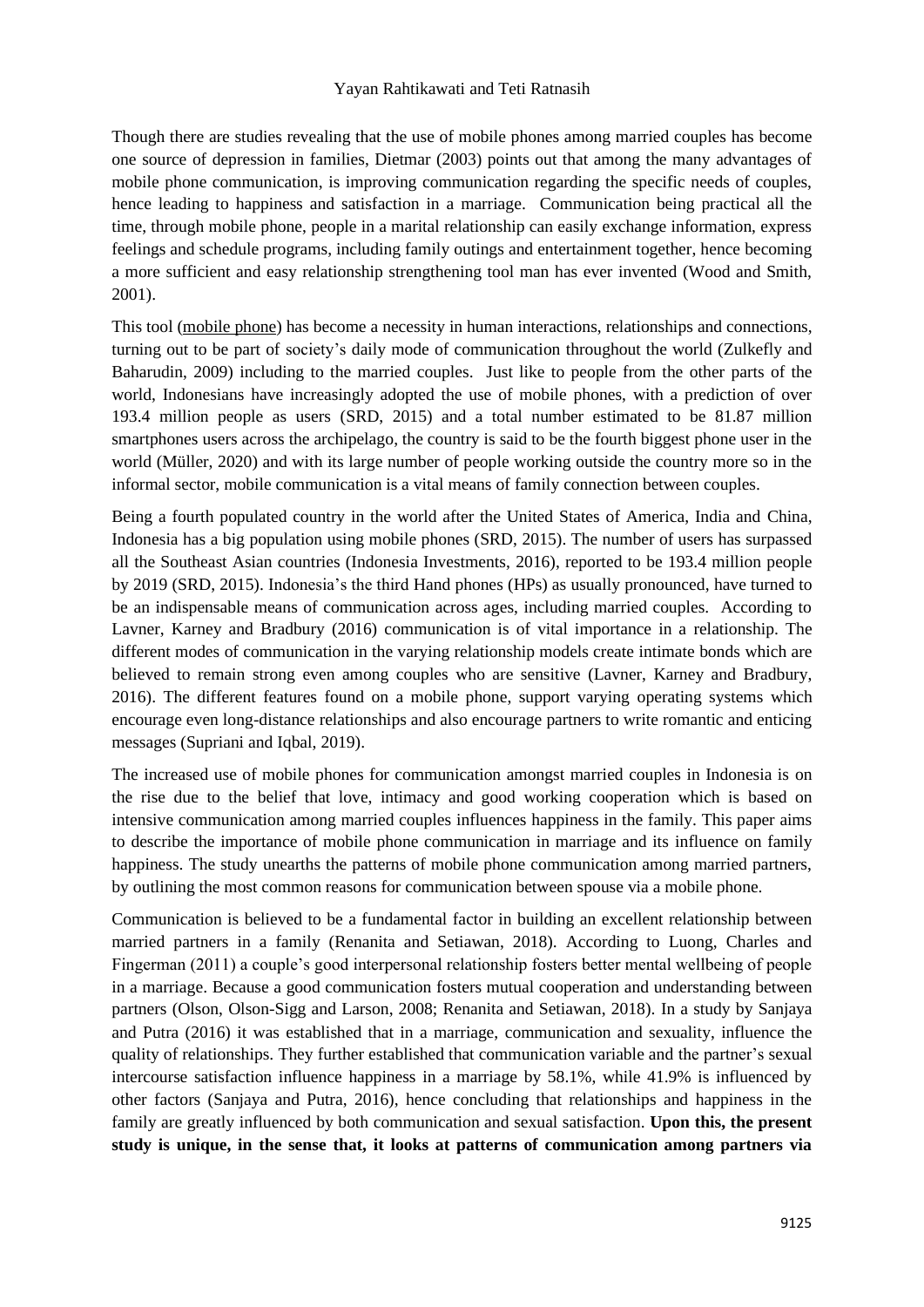## **mobile phone and how the said communication patterns influence the married people's relationships and happiness in the family.**

### **Theoretical Review**

Currently, with today's increasingly competitive, complex and challenging life activities, both couples under engagement and married ones have resorted to mobile phone for romantic relationships, hence making it an integral part of effective communication in a harmonious relationship between spouses. This form of communication is deemed the cheapest and easiest way, partners can keep in touch while at work or entangled in other separate activities. Through mobile phone communication, partners can engage one another in a discussion, negotiations, and able to make consultations on issues which need joint decisions from both parties. Quality communication is an integral part of a relationship (Juhasz and Bradford, 2016).

In a relationship, mobile phones play an important role, making it emerge as the main reason for most text messages and phone calls (Faulkner and Culwin, 2005; Thurlow, 2003; Juhasz and Bradford, 2016). According to Faulkner and Culwin (2005) due to the vital role SMS and text messaging play in a relationship, it has become a growing academic aspect in the field of communication studies. This is coupled with a dramatic increase in the use of mobile phones and mobile Internet, with its growing positive effect on majority people, hence capturing the growing attention from communication scholarship (Zhang, Cheng, Wei and Gong, 2018). It has led to many epistemological questions regarding the use of mobile phone technology by modern communication researchers concerned with increasing reliance on technological communication something which has also resulted into weakened social ties (Chesley, 2010; Fischer, 1992) in some relationships.

Such discussions and debates continue to dominate research on mobile phone communication (Juhasz and Bradford, 2016), SMS and texting messaging (Faulkner and Culwin, 2005), leading to the investigation and examining of technological communication influence on the social network makeup in communication. In a social network make-up perspective, usually support of social relationships is reported to enhances the people's ability of connection through direct communication with one another (Boase, Horrigan, Wellman and Rainie, 2006; Haythornthwaite, 2005), thus encouraging cooperation. Human cooperation is an integral component of human nature, deeply established in our social settings, including the daily activities (Slocombe and Seed, 2019; Rosita, Nurhayati, Jumiatin, Rosmiati, Abdu, 2020).

Regarding the human nature, social media interaction popularized via mobile phones and mobile internet have emerged as the most common media for interpersonal relationships. The human race considers communication as a life blood of the very existence of human nature (Subramanian, 2017). According to a study on mobile phone communication, there has been a tremendous increase in its use for years (Katz and Aakhus, 2002; Katz, 2003; Craig, 2007) throughout the globe. Jin (2007) notes that this increase is based on the fact that mobile communication possesses similar features with the direct face to face interactions. Research has established that er found out that higher amounts of both mobile and face-to-face were negatively associated with loneliness. Also, individuals in romantic relationships used mobile phones significantly more often than those not romantically involved (Jin, 2007).

This is in the way of connecting with family, romantic couples, and friends. Thus, it can be argued that through mobile phone communication, people can strengthen their family bonds, facilitate friendships, and build mutual support.

Other studies suggest that individuals who communicate through multiple media such as cell phones and emails have stronger family relationships than those who communicate only face to face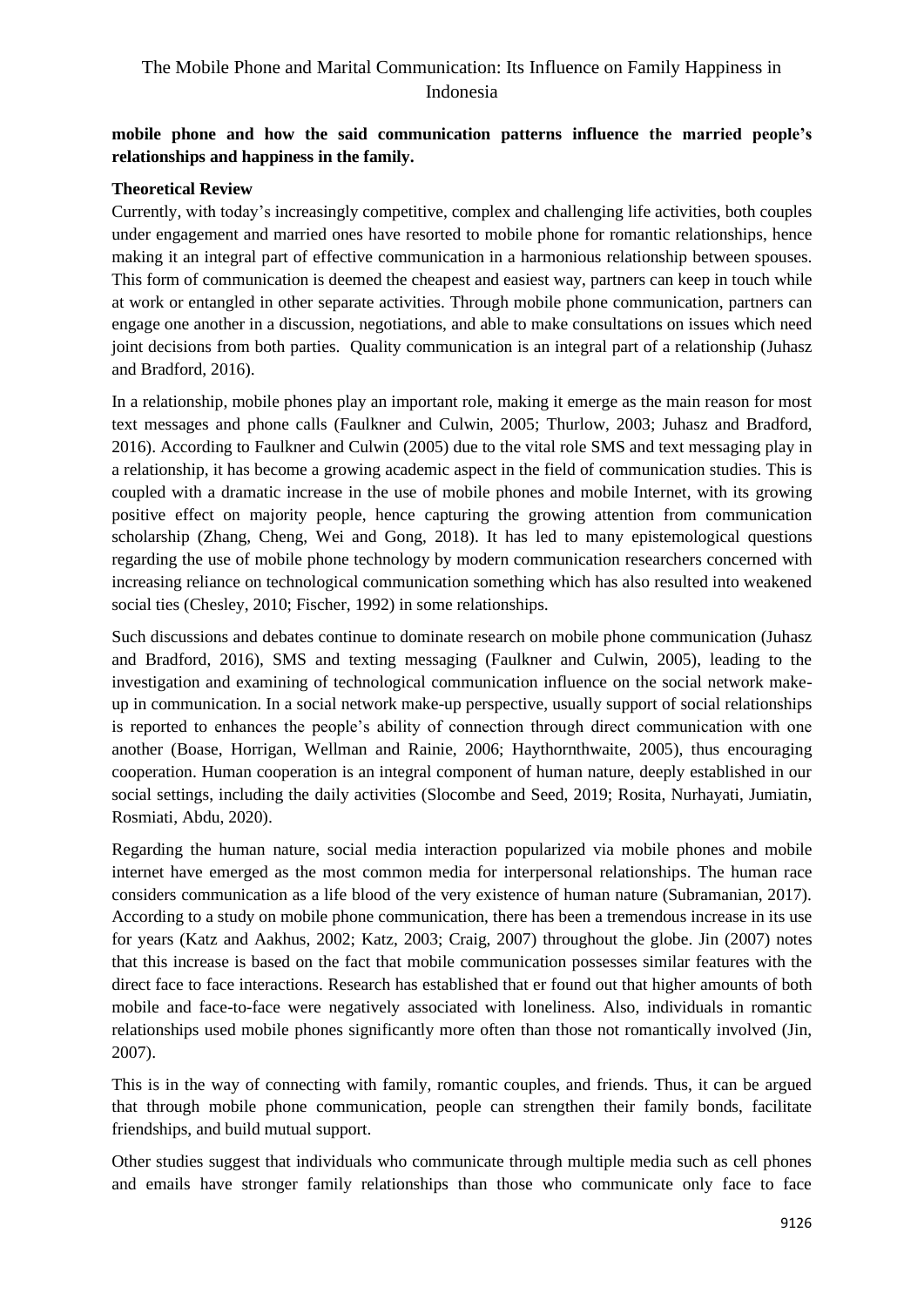(Haythornthwaite, 2005). One study focused on ICT use and family relationships and found that technology enables a type of family connectedness that revolves around cell phone use and shared Internet experiences (Kennedy et al., 2008; Chen et al, 2017).

Relatively, the above studies did not thoroughly examine the importance of mobile phone communication in marriage but looked at the aspect of those partners still dating but not yet married (Dietmar, 2003). The study results on mobile communication among married partners could differ from those of the partners in the dating process. This is given the attachment styles and intimacy that develops via marital relationship. Thus, the present study investigated how mobile phone communication supports the marriage relationship by addressing and answering the questions related to this study. To find out the importance of mobile phone communication in marriage. The researcher, therefore, wanted to investigate how mobile phone communication supports the marital relationship.

#### **Significance of the study**

The present study will illuminate the importance of mobile phone communication in marriage. Thus, the married partners who had been reluctant to use phones to communicate with their spouses will be inspired to adopt this new technology, leading to improved marital relationships via communication. It will also add to the existing literature on mobile phone studies, which could be used as a reference for future studies.

### **Theoretical framework**

The Attachment theory guides this study. It was extended to adult romantic relationships in the late 1980s by Cindy Hazan and Phillip Shaver. Within Attachment theory, the attachment means an affectional bond or tie between an individual and an attachment figure (usually a caregiver). Therefore, for the case of married partners, each spouse is an attachment figure of the other, and this can be noticed in the way they relate and communicate with one another.

A marital relationship is significantly influenced by the nature of the attachment between the two partners; the "attachment style" of the two partners and its combination plays a decisive role. According to Bartholomew (1991), Hazan and Shaver (1987) as also cited in Borae and Jorge (2010) and following the concept of the internal working model of close attachments, four adult attachment styles can be distinguished, i.e., secure, fearful, possessive, dismissing), depending on how positive or negative one's image of oneself and the partner is. A person with a confident attachment style has a positive self-image as well as a positive image of the partner so that a stable and trustful relationship can ensue. The other three attachment styles can be characterized as insecure types, in which the degree of insecurity reaches different magnitudes (West et al, 1994). A fearfully attached person, for instance, has both a negative self-image and a negative image of the partner, so that the relationship is plagued by constant insecurity. A negative self-image distinguishes the possessive type but a positive image of the partner, leading to a great fear of loss. On the other hand, the dismissing type has a positive self-image and a negative image of the partner, leading to a great emphasis on independence and distance.

The influence of attachment style can be postulated in all levels of the relationship, hence exerts a significant impact on the communication between the partners. For instance, it has been empirically demonstrated that securely attached persons relate more frequently and intimately with their partners than dismissing attachment types. It is assumed that attachment style also influences mobile communication in couple relationships. Being reachable independent of time and location, for instance, is an inherent technical feature of mobile communication. However, it must be implemented concerning the partner (partner taking the cell phone with him/her, turning it on, answering calls). The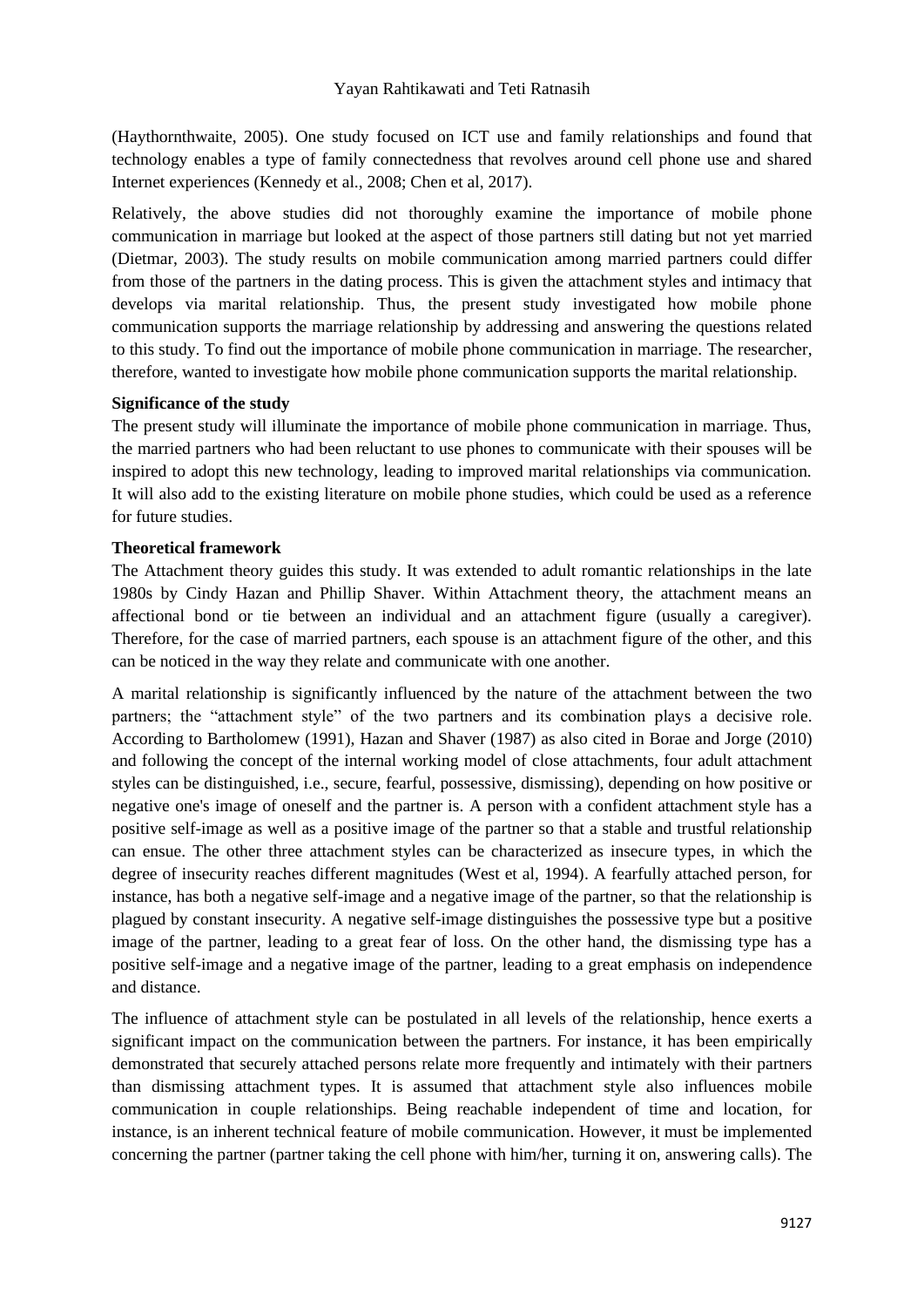attachment theory guides the present study to explain the importance of mobile phone and marital communication.

Attachment theories used to explain the behavior of adults in their life situations. Attachment situations are often characterized by long periods of separation, lack of proximity, stress, and fear. In such circumstances, adults display attachment behavior; they seek to support and be intimate with one another via mobile phone communication (Chin, et al, 2019). However, many questions are raised, for instance: how is attachment behavior expressed via the media of mobile communication? What is the significance, especially of mobile communication via mobile telephone, which allows nearly unlimited reachability? What media do partners use to seek this intimacy and support, and why? The manner of achieving this presumably depends on the person's attachment style and the representation of the relationship and the partner; in other words, it is likely to depend on the internal working model based on the self-image and image of the partner.

Katz and Aakhus (2002) argue that, across cultures, people use communication tools in ways that maximize their needs and comforts, often resulting in the invention of new ways people interact. Similarly, Licoppe (2004) demonstrated that mobile technology's advent enabled us to develop a particular communication pattern in close relationships, referred to as the 'connected mode of communication.'

### **Methodology**

In this study, a survey was conducted using a questionnaire to collect the data. The respondents were married partners, staff, or students in one of the state-owned universities found in South Kalimantan. The thirty questionnaires were distributed, and all returned for data analysis. Data was analyzed using SPSS Windows Version 17 for both descriptive and inferential statistics. All the participants possessed a mobile phone. The sample size was 30 respondents.

A demographic profile shows the study samples categorized by gender, age group, nationality, a period in marriage, the physical distance of marriage, and the period of using a mobile phone in marriage. The male respondents were 50 percent, likewise the females (50%). Internationals accounted for the highest number of respondents (70%); the age-group of 26-32 years old reported the highest percentage of 53.3, followed by (33 years & above) with 40 percent and 19-25 years with 6.7 percent. In terms of the period in marriage, the spouses with 1-3 years dominated the sample with 40 percent, followed by (more than seven years) with 33.3 percent. Spouses staying together accounted for 60 percent, while those in long-distance relationships recorded 40 percent. Spouses who have used the mobile phone for 1-3 years reported a higher percentage of 43.3 compared to others.

#### **Measures**

Marital mobile communication was measured through 16-items. The respondents were asked to indicate the level of agreement to the statements using a 4-point Likert scale, i.e., 1= strongly disagree,  $2 =$  disagree,  $3 =$  agree,  $4 =$  strongly agree (see appendix).

The researcher also measured the importance of mobile phone communication in marriage through three questions. One of them, "Is mobile phone communication important to your marriage?" The respondents had to indicate the level of importance ranging from 'extremely important to not at all important.' The second question was, "do you think it is vital that each married spouse have a mobile phone to communicate with one another?

To find answers to the pattern of mobile phone communication among married partners, the researcher asked the respondents to indicate the frequency of sending messages and calling spouses in a day. The researcher also asked the participants to answer the rate of their spouses, calling them, and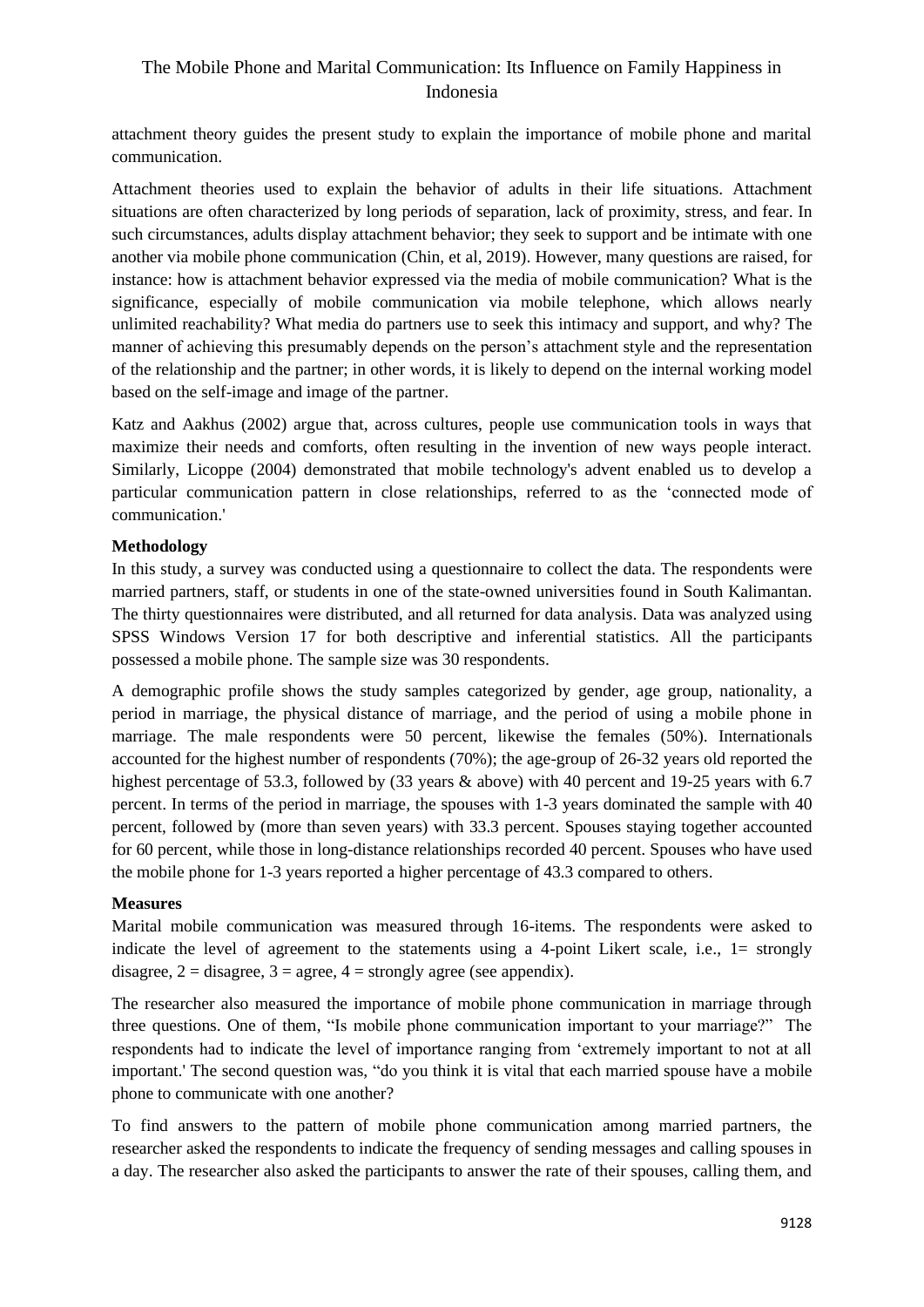receiving messages. They also had to indicate the kind of messages they usually send and receive from their spouses. Examples of the questions for this section were;

- "On an average day, how many times do you send messages to your spouse?" The respondents had to respond on  $1 = \text{None}$ ,  $2 = 1-2$  times,  $3 = 3-4$  times,  $4 = \text{More than 5 times}$ .
- On an average day, how many times does your spouse send you messages?
- On an average day, how many times does your spouse call you?

Still, under the same section, the questionnaire required participants to mention who often initiates the first mobile phone communication, either yourself or your spouse.

For the researcher to tap the respondents' responses to the reasons for mobile phone communication in marriage, an open-ended question was asked last in the questionnaire. The respondents were free to answer/state the reasons they deemed fit. The respondents had to report any five common reasons for communicating with a spouse on a mobile phone.

## **Findings and discussion**

## **Marital mobile communication**

The researcher analyzed the data using the 2-independent samples Mann-Whitney U (non-parametric) test (McKnight and Najab, 2010) and found that there were significant differences between male and female spouses about how mobile phone communication supports their marriage. The female had a higher mean rank of 19.83, the male had a mean rank of 11.17, and the p-value of 0.007 was significant. The Z-test was 2.708.

When the researcher analyzed through Cross tabulation, the female agreed to most of the items measuring marital mobile phone communication, unlike the male who strongly disagreed on some issues. On an item, whether one cannot do without a mobile phone, 46 percent of females strongly agreed that they could not do without a mobile phone. In comparison, 20 percent of males strongly agreed. On the other hand, 60 percent of males 'agreed' that they cannot do without a mobile phone, while 46.7 percent of females agreed.

## **Importance of mobile phone communication in marriage**

The Mann-Whitney test indicated that the male had a higher mean rank of 18.47; the females had 12.53. Therefore, the males profoundly believed that mobile phone communication was essential to their marriage, strengthening the relationship. The p-value of 0.059 was not significant, so there were no significant differences between male and female spouses concerning the importance of mobile phone communication in marriage. The Z-test of 1.891 was also not significant.

## **Frequency and use of mobile phone**

Still, the Cross-Tabulation results showed that the males (husbands) had a 60 percent frequency of sending messages to their wives in 1-2 times a day. The females reported 53.3 percent in 1-2 times a day. However, the p-value of 0.409 was not significant. About receiving messages, the females reported 46.7 percent within 3-4 times a day. The males had 40 percent within 3-4 times in a day.

On the number of times the spouses call each other, the males accounted for 73.3 percent in 1-2 times a day while the females had 66.7 percent in 1-2 times a day. On the frequency of receiving calls from a spouse, the females reported 66.7 percent, and the males had 53.3 percent in 1-2 times a day.

## **Kind of messages sent to spouse**

It was found that 80 percent of females send 'I love you' to their spouses from cross tabs. The males reported 46 percent of sending 'I love you' to their spouses. Concerning 'where are you?' message, the males accounted for 53.3 percent while the females reported 46.7 percent.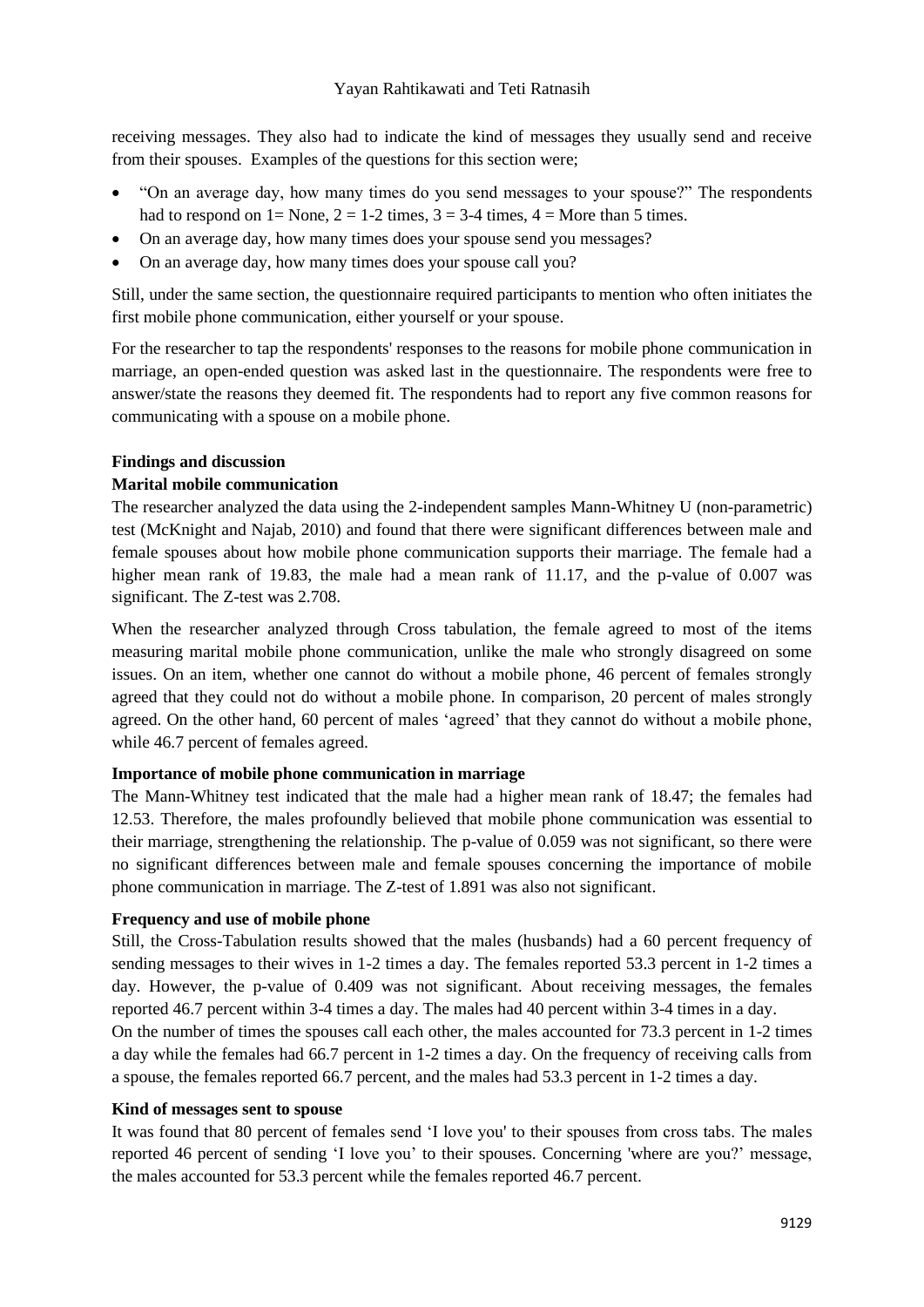The females also reported 60 percent, and the males had 46.7 percent on 'how are you?' message. The males had 13.3 percent, and females reported 6.7 percent on 'who are you with?' The females had 46.7 percent, and the males had 40 percent of the message when they came home. The message of 'why didn't you return my call, and the males reported 20 percent likewise the females. On the other messages, the female scored 40 percent, which includes thinking about you, how is work? How are the studies? Have you eaten well? The male scored 20 percent on other messages where they mentioned messages like, how are the children? What is the bill at home? What are you doing?

## **Kind of messages received from a spouse**

The results of cross-tabulation indicated that the females received 80 percent of I love your messages from their spouses. The male received 66.7 percent in this regard. Still, for 'where are your message,' the males reported 53.3 percent while the females had 33.3 percent. On I miss your message; the females said 73.3 percent and the male's 53.3 percent. The females still reported a higher percentage (60%) on 'how are you' while the males had 40 percent.

## **Reasons for mobile phone communication in marriage**

The respondents' reasons for communicating with a spouse using a mobile phone could be summed as; keeping up with updates, sharing feelings and emotions, strengthening the relationship, knowing about the children, keeping closer, sharing each other's problems and difficulties, e.g., about studies, it is the easiest way to communicate (you can get immediate feedback). Seeking attention and responding to others' care is an essential means of maintaining relationships. The mobile phone comes in handy as a crucial tool for managing attention (Birnholtz, 2017). This could be explained by the synchronous nature of the mobile phone, where you can get instant feedback through calling and messaging unless some one's phone is off.

Most respondents mentioned that they keep close to one another, know what is happening, and get updates through mobile phones, especially for spouses in a long-distance relationship. For this study, the reasons are outlined in the following ways as answered in the questionnaire;

- 'It keeps us close. It strengthens our marriage by knowing the worries and fears of another, for a better understanding of each other, especially for long-distance relationships. In case of any urgent issues, the mobile phone is easier'.
- The easiest way for communicating when apart. It is efficient, especially when you call, then you get an immediate answer then email if one is not on the net. That is what most people use, so I use also'.
- 'It seems like he is nearby me, so I do not feel lonely. I am eager to know every time, anywhere about him, especially when I miss him'.
- 'Sharing any interesting news while we are not together. Inform the important thing that I forgot to tell him when we were at home. To tell any urgent issues. To strengthen our marital relationship. To tell him that he is so important in my life'.
- 'We are both foreigners in the same country; we need to ensure each other's safety most of the time. He works for Glass Company, so he goes from one project to another in one day. He was involved in 2 work-related accidents in one year. When the kids get sick, I always need him to accompany me. Almost every day, we go home together'.
- 'To interact with each other, share feelings and emotions, and share problems when the married are staying in different countries. To get information about each other and reduce uncertainty. Keep updated about each other'.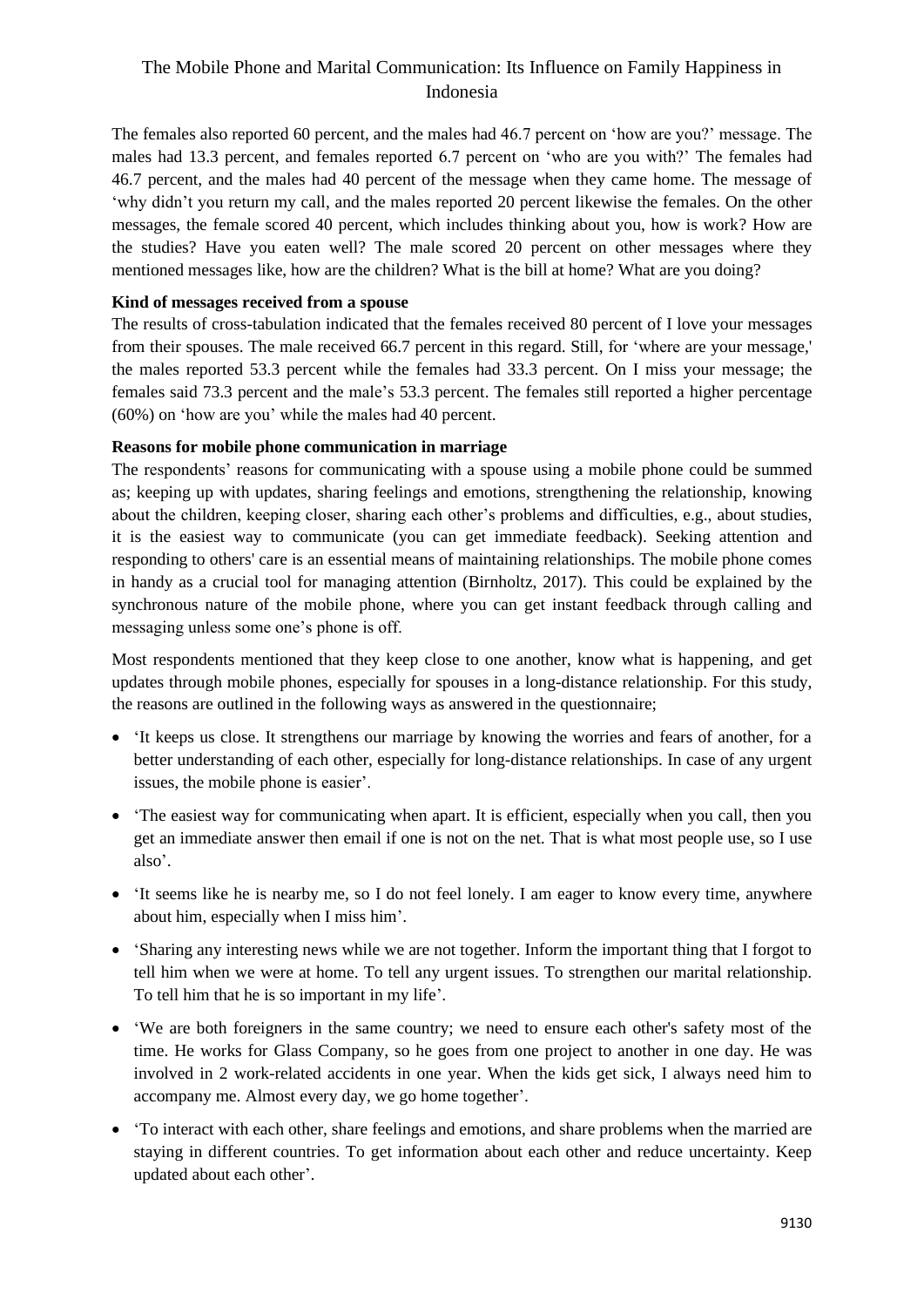- 'Missing him. I want to share my feelings. I was asking him about life. Release my loneliness. Encourage him in his study'.
- 'To ask permission if I want to go out somewhere, to reassure him that I love him every day and to make each other feel connected.'
- 'To check on each other and to strengthen our love and need for each other.
- I am sharing the moments of sadness and happiness, asking him to do something for me like buying goods, etc.
- 'To know about the general condition of children, the bill at home, to know where she is, and I pick her, delivering things home, tell her that I am coming home.'
- 'Consultation on different issues.
- 'Mobile communication is cheap, flexible, simple, easy, and very fast.'

The above findings are partly in line with the results of Knobloch and Solomon (2002), who found that mobile communication promotes feelings of closeness between partners leading them to achieve desired outcomes such as commitment to one another.

Some respondents did not bother to answer the open-ended question on the reasons for mobile phone communication in marriage. However, the researcher had given them ample time to complete the questionnaire, but even when the researcher cross-checked on receiving the filled questionnaire and found that the last questionnaire was not answered, some declined to answer it. The diverse opinions regarding this question could have helped the researcher to uncover the prudent issues on why married partners communicate using a mobile phone.

Another limitation is the small sample size of 30 respondents. It is hard to generalize the findings of this study on such a small sample. A clear conclusion cannot be drawn, and thus future research can replicate the same study by using a more representative sample. However, we cannot rule out the importance of this study on adding to the available literature on mobile phone communication.

#### **Conclusion**

The results have significance in showing the need for continued communication in a marital relationship, especially by using the fastest and most comfortable means of mobile phone. The research questions for this study are answered by finding out how mobile phone communication supports the marital relationship.

The results indicate that the married spouses cannot do without mobile phone communication, especially in this information society, where we need updates from our spouses, children, friends, and the situation at large.

By and large, the results of the study illuminate on most common reasons for communicating with a spouse. The outstanding reason is on maintaining a strong intimate relationship through keeping in touch, sharing updates, emotions, feelings, knowing about children, and ensuring the safety of each other through checking on one another by using a mobile phone. Though the mobile phone is machine-assisted interpersonal communication, there is building a secure link (close relationship) like when you hear a voice of your spouse, it feels like he or she is part of you and this can keep the relationship going even though you may be far from one another like when you are staying in different states or countries. The results indicate that the males call and send messages to their spouses more frequently than females. They also give higher importance to mobile phone communication in marriage more than females.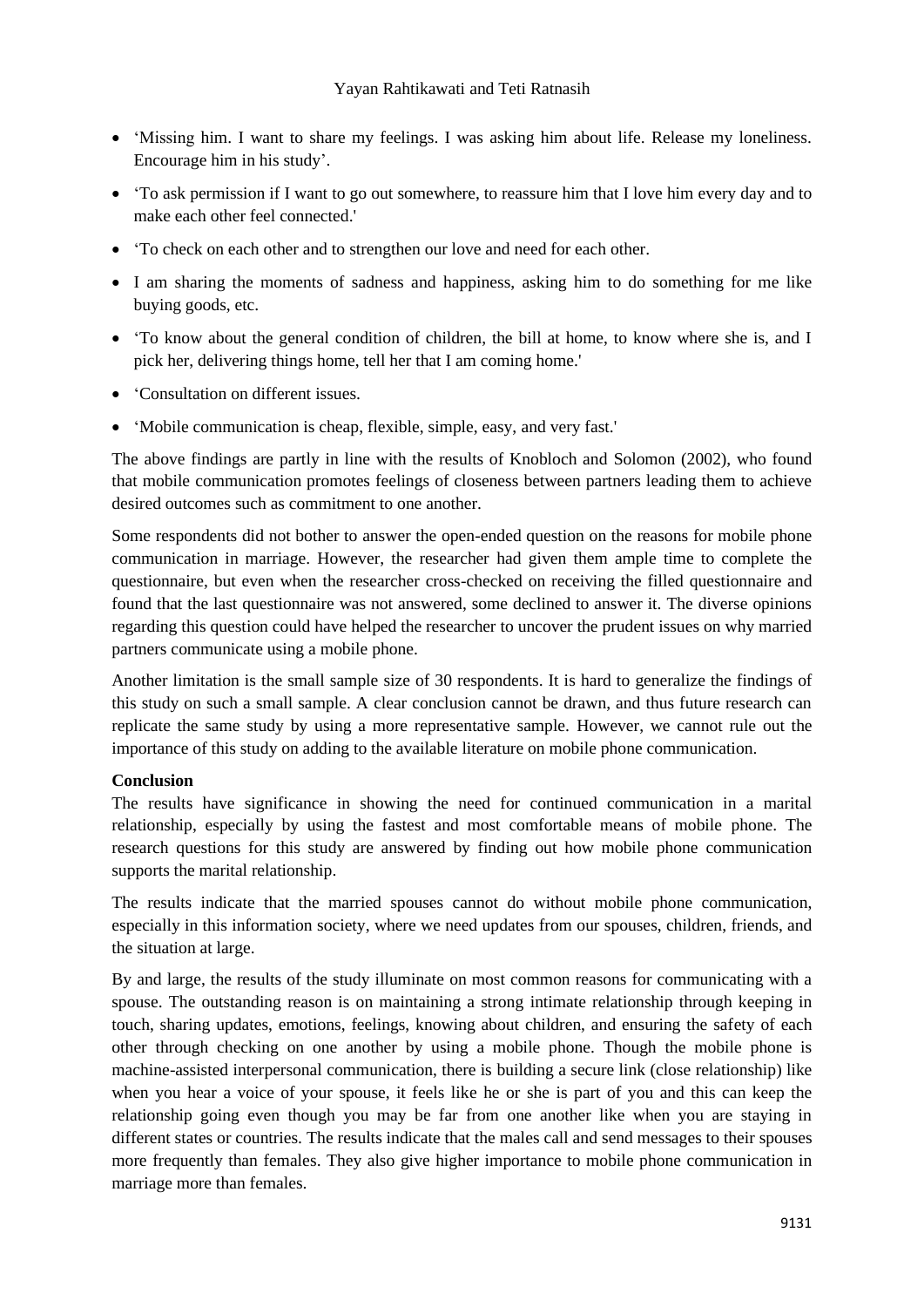### **References**

- 1. Bartholomew, K and Horowitz, L. M. (1991). Attachment styles among young adults: A test of a four-category model. Journal of Personality and Social Psychology, 64, 226-244.
- 2. Birnholtz, J., Davison, J and Li, A. (2017). Attending to attention: How do people attract, manage, and negotiate attention using mobile devices? Mobile Media & Communication, 5(3), 256-274.
- 3. Boase, J., Horrigan, J. B., Wellman, B and Rainie, L. (2006). The strength of Internet ties. Washington, DC: Pew Internet and American Life Project. Retrieved from [www.pewinternet.org](http://www.pewinternet.org/) on 27<sup>th</sup> August 2015.
- 4. Borae, J and Jorge, F. (2010). Mobile communication in romantic relationships: Mobile phone use, relational uncertainty, love, and attachment styles. Communication Reports, Vol. 23 No.1, pp. 39-51.
- 5. Chen, J., Hanrahan, B. V., Yuan, C. W and Carroll, J. M. (2018). Capturing community in mobility: Mobile methods for community informatics. Mobile Media & Communication, 6(2), 163-178.
- 6. Chesley, N. (2010). Information and communication technology, work, and family. The University of Wisconsin-Milmaukee-Sociology Department.
- 7. Chin, K., Edelstein, R. S and Vernon, P. A. (2019). Attached to dating apps: Attachment orientations and preferences for dating apps. Mobile Media & Communication, 7(1), 41-59.
- 8. Craig, R. T. (Ed.). (2007). Issue forum introduction: Mobile media and communication: What are the important questions? [Special section]. Communication Monographs, 74, 386-413.
- 9. Dietmar, C. (2003). Mobile communication in couple relationships. Forum: Qualitative Social Research, Vol. 4 No. 3.
- 10. Duke, É and Montag, C. (2017). Smartphone addiction, daily interruptions and self-reported productivity. Addictive Behaviors Reports, 6, 90–95.
- 11. Faulkner, X and Culwin, F. (2005). When fingers do the talking: a study of text messaging. Interacting with Computers, 17, 167–185.
- 12. Fischer, C. S. (1992). America calling: A social history of the telephone to 1940. Berkeley: University of California Press.
- 13. Haythornthwaite, C. (2005). Social networks and Internet connectivity effects. Information, Communication & Society, 8, 125-147.
- 14. Hazan, C., & Shaver, P. R. (1987). Romantic love conceptualized as an attachment process. Journal of Personality and Social Psychology, 52, 511-524.
- 15. Indonesia Investments. (2016). Indonesia is the 3rd-Largest Smartphone Market in the Asia Pacific. Available at [https://www.indonesia-investments.com/news/todays](https://www.indonesia-investments.com/news/todays-headlines/indonesia-is-the-3rd-largest-smartphone-market-in-the-asia-pacific/item6777)[headlines/indonesia-is-the-3rd-largest-smartphone-market-in-the-asia-pacific/item6777.](https://www.indonesia-investments.com/news/todays-headlines/indonesia-is-the-3rd-largest-smartphone-market-in-the-asia-pacific/item6777)
- 16. Jin, B. (2007, November). Mobile communication as a mode of interpersonal communication. Paper presented at the National Communication Association Convention, Chicago, Illinois.
- 17. Juhasz, A and Bradford, K. (2016). Mobile Phone Use in Romantic Relationships. Marriage & Family Review, 52(8), 707–721.
- 18. Katz, J. E. (Ed.). (2003). Machines that become us: The social context of personal communication technology. New Brunswick, NJ: Transaction.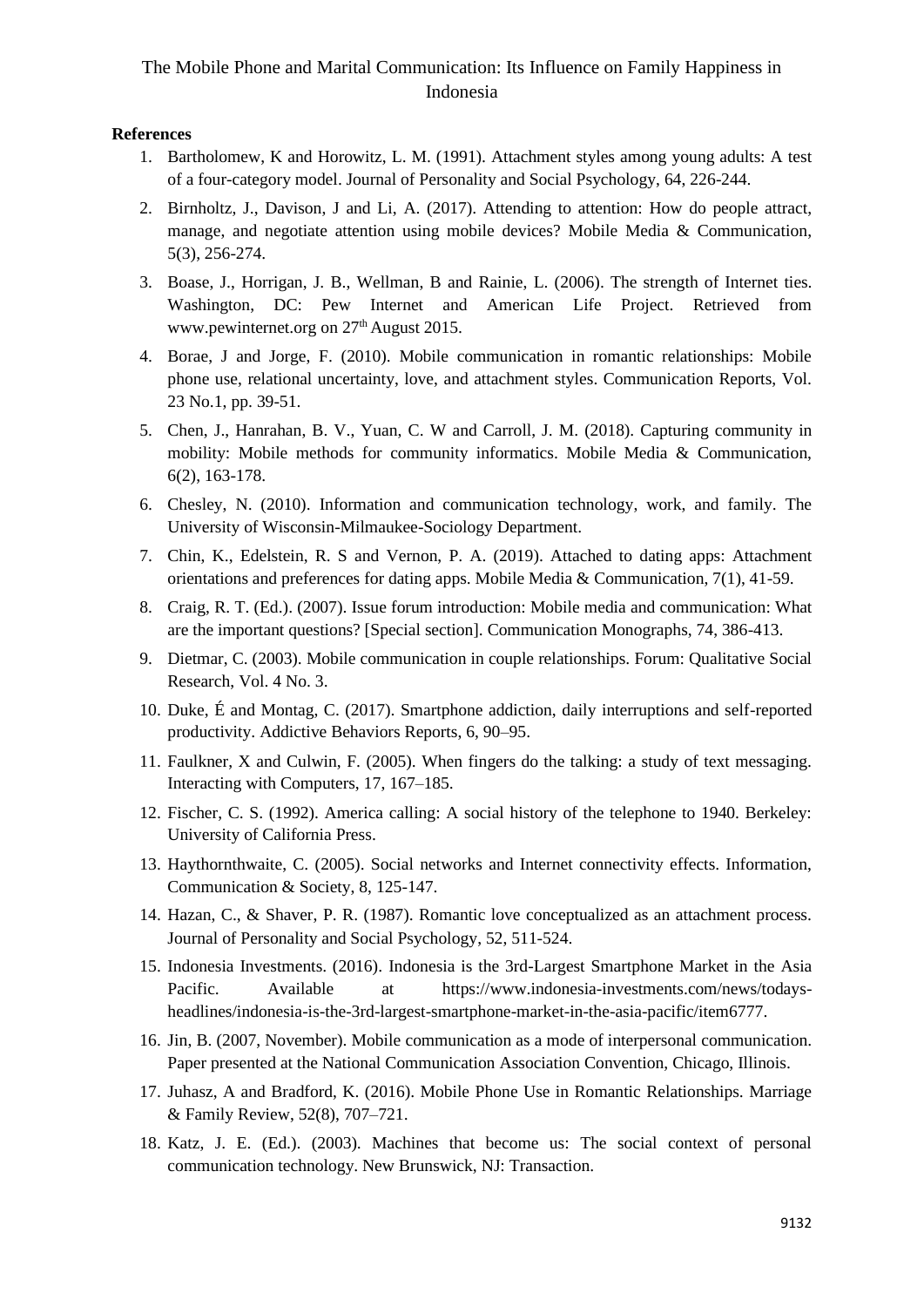- 19. Katz, J. E and Aakhus, M. (Eds.). (2002). Perpetual contact: Mobile communication, private talk, public performance. Cambridge: Cambridge University Press.
- 20. Kennedy, T. L. M., Smith, A., Wells, A. T and Wellman, B. (2008). Networked Families. Pew Internet and American Life Project. Retrieved from www.pewinternet.org on  $27<sup>th</sup>$ September 2010.
- 21. Knobloch, L. K and Solomon, D. H. (2002). Information seeking beyond initial interaction: Negotiating relational uncertainty within close relationships. Human Communication Research, 28, 243-257.
- 22. Lavner, J. A., Karney, B. R and Bradbury, T. N. (2016). Does Couples' Communication Predict Marital Satisfaction, or Does Marital Satisfaction Predict Communication?. Journal of marriage and the family, 78(3), 680–694. https://doi.org/10.1111/jomf.12301
- 23. Licoppe, C. (2004). Connected presence: The emergence of a new repertoire for managing social relationships in a changing communication technoscape. Environment and Planning D: Society and Space, 22, 135-156.
- 24. Luong, G., Charles, S.T and Fingerman, K.L. (2011). Better with age: Social relationships across adulthood. Journal of Social and Personal Relationships, 28(1), 9- 23. doi: 10.1177/0265407510391362.
- 25. Macwan, U. (2017). Mobile Technology, Its Importance, Present and Future Trends: Digital Marketing Expert at Hyperlink Infosystem, a [mobile app development company](https://www.hyperlinkinfosystem.com/). Available at [https://www.finextra.com/blogposting/14000/mobile-technology-its-importance-present-and](https://www.finextra.com/blogposting/14000/mobile-technology-its-importance-present-and-future-trends)[future-trends.](https://www.finextra.com/blogposting/14000/mobile-technology-its-importance-present-and-future-trends)
- 26. McKnight, P. E and Najab, J. (2010). Mann‐Whitney U Test. The Corsini encyclopedia of psychology, 1-1.
- 27. [Müller,](https://www.statista.com/aboutus/our-research-commitment/1781/j-mueller) J. (2020). Smartphone users in Indonesia 2011-2022: [Technology &](https://www.statista.com/markets/418/technology-telecommunications/)  [Telecommunications.](https://www.statista.com/markets/418/technology-telecommunications/) Available at https://www.statista.com/statistics/266729/smartphoneusers-in-indonesia/.
- 28. Olson, D.H., Olson-Sigg, A and Larson, P. (2008). The couple checkup. Nashville: Thomas Nelson.
- 29. Renanita, T and Setiawan, L.J. (2018). Marital Satisfaction in Terms of Communication, Conflict Resolution, Sexual Intimacy, and Financial Relations among Working and Non-Working Wives. Makara Hubs-Asia, 2018, 22(1): 12-21 DOI: 10.7454/hubs.asia.1190318.
- 30. Rosita, T., Nurhayati, S., Jumiatin, D., Rosmiati, A and Abdu, J.W. (2020) Using Traditional Role-Play Games by Adults to Nurture a Culture of Cooperation among Children amidst wide-spread Engagement in Online Games within today's Technological Society. Journal of Critical Reviews, 7 (7), 183-186. [doi:10.31838/jcr.07.07.29](http://dx.doi.org/10.31838/jcr.07.07.29)
- 31. Ruth, R. (2007). Texters not talkers: phone call aversion among mobile phone users. PsychNology Journal, Vol. 5 No. 1, pp. 33-57.
- 32. Sanjaya, E.L and Putra, M.G.B.A. (2016). The influence of marriage communication skills and sexual satisfaction on the marriage quality of female nurses at Mental Hospital. Makara Hubs-Asia, 20(1), 67-76. doi: 10.7454/ mssh.v20i1.3488.
- 33. Slocombe, E. K and Seed, M.A. (2019). Cooperation in children. Current Biology, Volume 29, Issue 11, P. 395- R550, 1735-1910.